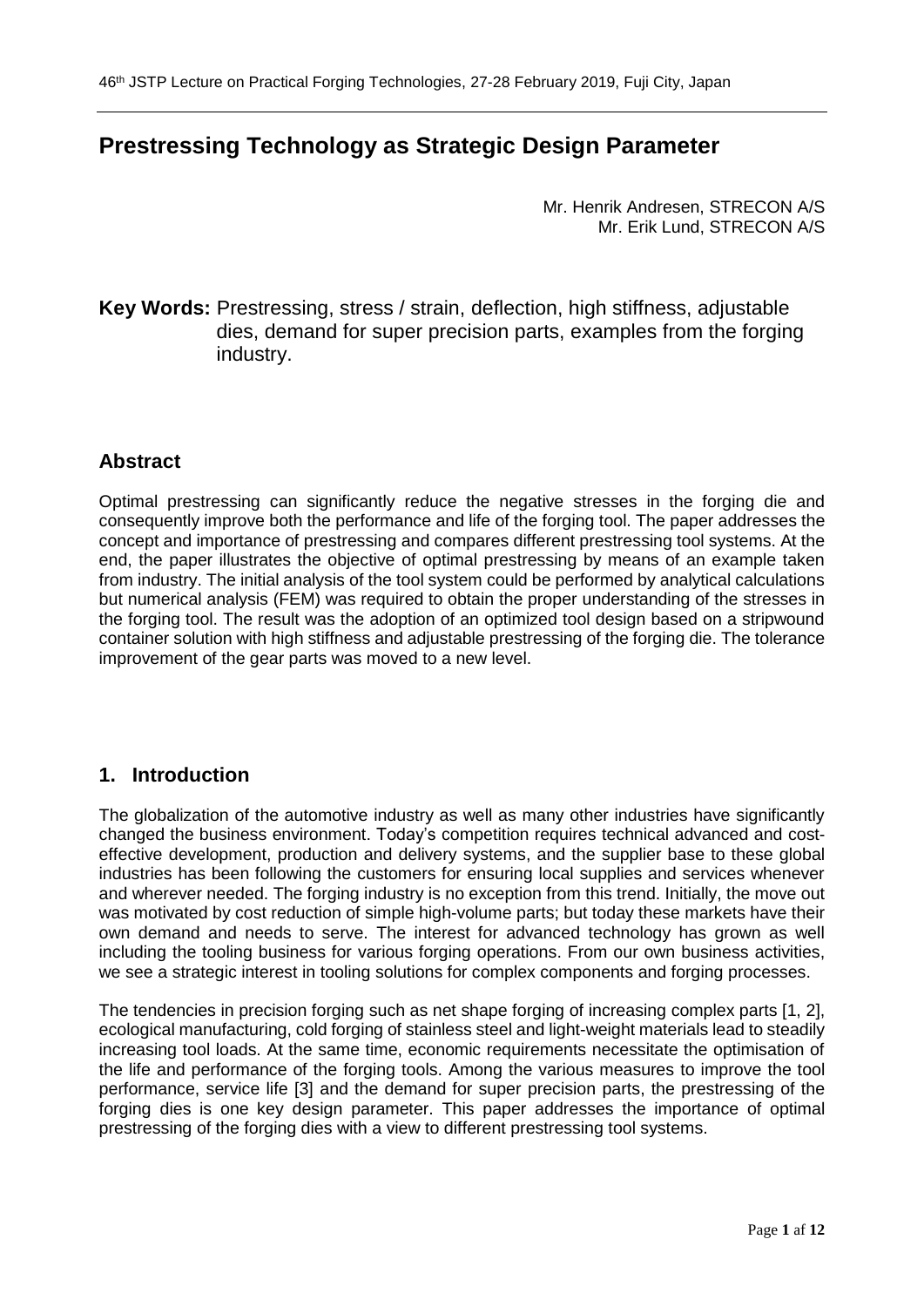### **2. The Concept of Prestressing**

The concept of prestressing of forging dies is recognized in the forging industry and shall in this context be understood as the compressive stress (typical radial) intentionally being devoted to the forging die. The purpose of prestressing the forging die is to reduce the level of critical tensile stresses, which the die will see under full loaded conditions in the forging process. The higher the prestressing, the deeper the forging die will be pushed into a compressive state as illustrated in Figure 1. The left-side graphical illustration shows a forging die with no prestressing. Typically, the level of interference fit is expressed as an oversize of the forging die, for example 0,5% interference fit would mean an actual OD ø50,25 mm of an ø50,00 mm outer die diameter.



**Figure 1.** Principal Stress-Strain Amplitude for Three Levels of Prestressing of the Forging Die

The importance of prestressing increases with the tool load. The higher the forming load, the higher the level of tensile stresses in the forging die. As mentioned above, there is a general trend with increased forming loads of the forging dies, which is a derived consequence of a higher degree of part finishing in the forging process, relatively larger parts in small tools, increasingly more difficult part materials to form, higher degree of part deformation, etc. Consequently, the relative importance of prestressing is increasing in the forging industry [4].

In the case of mono-blocks, the forging die is not prestressed at all as the die cavity is machined directly into the die block. Mono-block dies are mostly seen in the hot forging segment and can be explained by the tool size, complexity and/or low forming load. It is our experience, however that many hot forging dies could benefit from prestressing, and even a little compressive die support could take off the top of the most critical tensile stresses in the forging die. The limited use of die prestressing in this segment is also a question about industry practice.

A more developed approach to prestressing is to look at the stress / strain behaviour of the forging die. This approach examines the full load cycle of the forging die including the stress range and the physical movement of the forging die (i.e. strain behaviour). As shown in Figure 2, the pole position of the forging die will be at a certain level of compressive stress, which is determined by the interference fit. The higher the level of prestressing, the higher the resulting compressive stress in the forging die. During the forging process of the part, the forging die would be heavily loaded and normally go from a compressive state of stress into tensile stresses. The endpoint of the load cycle determines the maximum peak stress, which the die will see in the forging process. At push out (i.e. at part ejection) there is principally no load on the forging die, and it would have returned to its pole position defined by its level of prestressing. The distance from the pole position and the maximum stress at full load determines the stress range. The higher the forming load, the larger the stress range.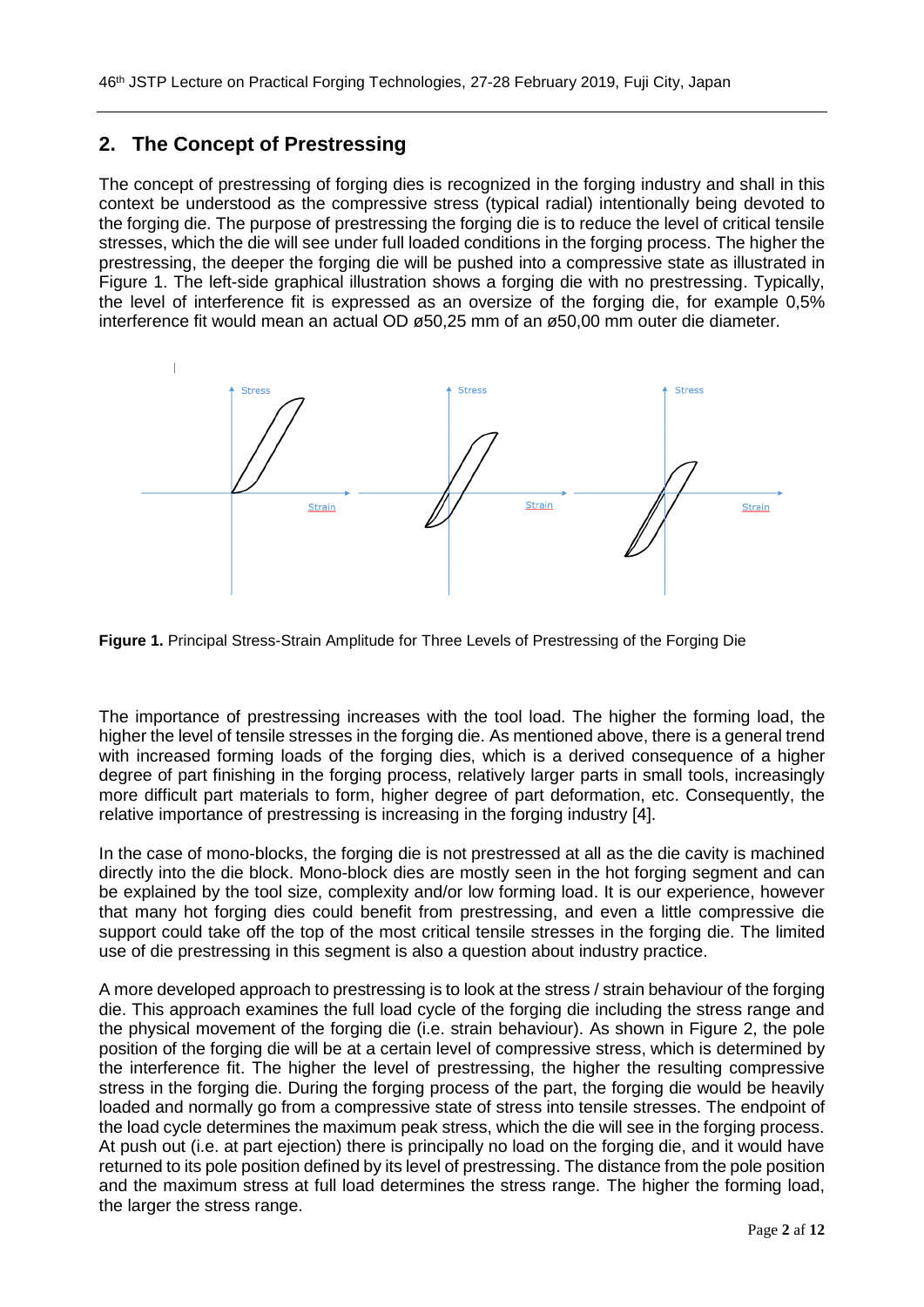

**Figure 2.** Principal Stress-Strain Response in the Critical Point of a Prestressed Forging Die

Simultaneously with the compression of the forging die, the die does also see a certain amount of physical contraction. The higher the prestressing, the higher the contraction of the forging die. However, the ability to compress the forging die is determined by the material properties of the die itself and the overall tooling system. Tool systems with high stiffness (i.e. Young's Modulus) deflect less than normal steel-based tool systems. For example, the Young's Modulus of a tungsten carbide die is approx. 2,2 higher than a steel die, namely 460 GPa compared to 215 GPa, and consequently a carbide die would deflect approx. 36 % less than a steel die made of same dimensions and cavity. Under full loaded conditions, the forging die would physical move from its pole position (i.e. in contraction determined by the level of prestressing) to its maximum point of expansion, and the distance between the two points determines the strain range. The smaller the strain range, the shorter the stress range due to the reduced physical deflection of the die during the forging process. In Table 1, the principal difference in deflection of a forging die has been calculated for a tool with the following dimensions: The compression ring ø150 x ø50 mm, and the forging die ø50 x ø35 mm. The analytical calculation is made for a forging die of tool steel die and tungsten carbide and assumes an inner process pressure of 1200 MPa.

| Compression ring ø150 x 50 mm<br>Forging die ø50 x 35 mm | Difference in die deflection |                  |
|----------------------------------------------------------|------------------------------|------------------|
| Material of forging die                                  | Tool steel                   | Tungsten carbide |
| Loadability of compression ring                          | 1000 MPa                     | 800 MPa          |
| ID die contraction from prestressing                     | $-0,067$ mm                  | $-0,045$ mm      |
| ID expansion under max process load                      | $0,276$ mm                   | $0,177$ mm       |
| Reduction in strain                                      |                              | $36\%$           |

**Table 1.** The Principal Difference in Deflection of the Forging Die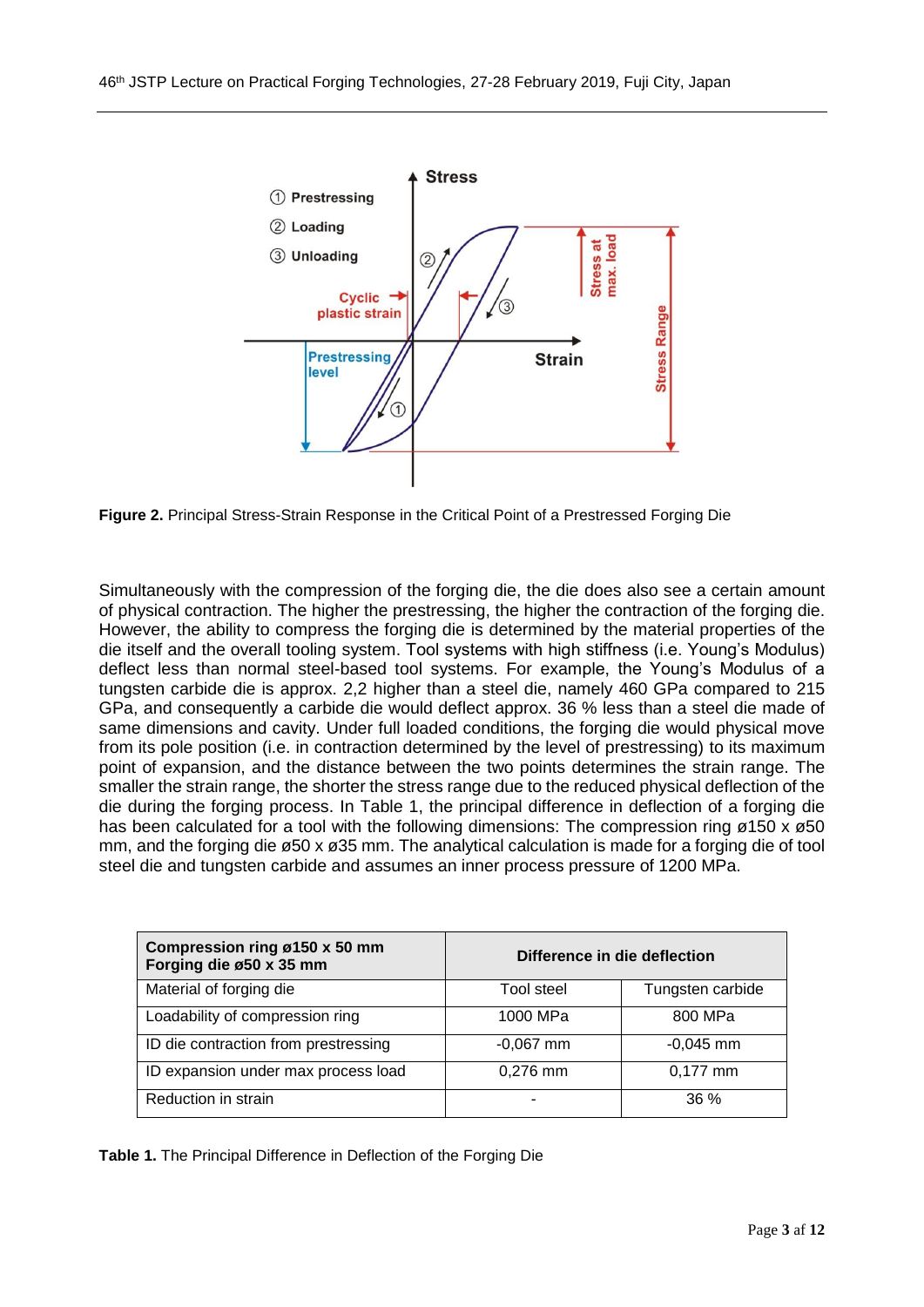The service life of a forging tool, i.e. the number of forming cycles until its failure by wear or fracture, depends on the interaction between the load on the tool and the loadability of the tool. This concept is shown in Figure 3 and illustrates the complex nature of high performing forging tools [4]. The load on forging dies is determined by several interacting load parameters such as the type of forging process, lubrication, temperature, billet material properties; preform design, part geometry, forging steps. The ever-present task of the forging engineer is to keep the load on the forging tool at a moderate level in order to obtain well performing forging processes including a high and ideally predictable service life of the forging tools. There exist several different approaches for achieving such an operational state, for example advanced process simulation and special process designs. Prestressing is also an effective design parameter in achieving high performing tool systems as this parameter directly addresses the stress / strain behaviour of the forging die [5]. The optimal prestressing of the forging die can be achieved by balancing the stiffness of the forging die and the tool system as such with the nominal level of interference fit. Generally, the lower the tensile stresses at maximum process load, and the smaller the strain behaviour of the forging die (i.e. physical deflection), the better the base condition for achieving high performing forging tools. Furthermore, high-stiffness tool systems reduce considerably the deflections of the forging die in favour of improved part accuracy and reduced dimensional scatter of the forged parts (e.g. a batch production).

| <b>LOAD</b><br><b>ON THE TOOL</b>                                                                                                                             |                                                                                                                                                                                                                                        | <b>LOADABILITY</b><br>OF THE TOOL                                                                                                                                                                              |                                                                                                                                                                         | <b>PERFORMANCE</b><br>OF THE TOOL                                                                                                                                                   |
|---------------------------------------------------------------------------------------------------------------------------------------------------------------|----------------------------------------------------------------------------------------------------------------------------------------------------------------------------------------------------------------------------------------|----------------------------------------------------------------------------------------------------------------------------------------------------------------------------------------------------------------|-------------------------------------------------------------------------------------------------------------------------------------------------------------------------|-------------------------------------------------------------------------------------------------------------------------------------------------------------------------------------|
| dependent on<br>• type of process<br>• part geometry<br>• preform design<br>$\cdot$ workpiece mat.<br>• temperature<br>lubrication<br>$\bullet$<br>and others | <b>MACRO-</b><br><b>MECHANICAL</b><br><b>RESPONSE</b><br>dependent on<br>tool geometry<br>$\bullet$<br>mechanical<br>$\bullet$<br>mat. properties<br>prestressing<br>system<br>prestressing<br>level<br><b>Stiffness</b><br>and others | <b>MICRO-</b><br><b>STRUCTURAL</b><br><b>RESPONSE</b><br>dependent on<br>basic material<br>$\bullet$<br>structure<br>phases<br>٠<br>grain and<br>٠<br>particle sizes<br>• crack size and<br>type<br>and others | <b>MATERIAL</b><br><b>STRENGTH</b><br>dependent on<br>$\cdot$ material grade<br>chem. compos.<br>production<br>method<br>• heat treatment<br>hard coating<br>and others | characterized by<br>mean life<br>$\bullet$<br>standard<br>$\bullet$<br>deviation<br>reliability level<br>$\bullet$<br>accuracy<br>٠<br>(expansion and<br>deformation)<br>and others |

**Figure 3.** The Load and Loadability Concept regarding the Performance of the Forging Die

# **3. Prestressing Tools**

The prestressing tools are normally referred to as compression rings, stress rings, retainers, die holders, containers etc. These rings are typically designed as single (i.e. 1-ring) and double ring (i.e. 2-ring) systems and made of hardened tool steel of a standard SKD61 or H13 material grade, which is a chrome-molybdenum-vanadium type of tool steel. The strength of the compression ring is given by its size, material yield point and hardness, see the example in Table 2. The single ring is typically hardened to 48 HRc, while the inner ring of the double ring system is hardened in the range of 52-54 HRc, and the outer ring to 46-48 HRc.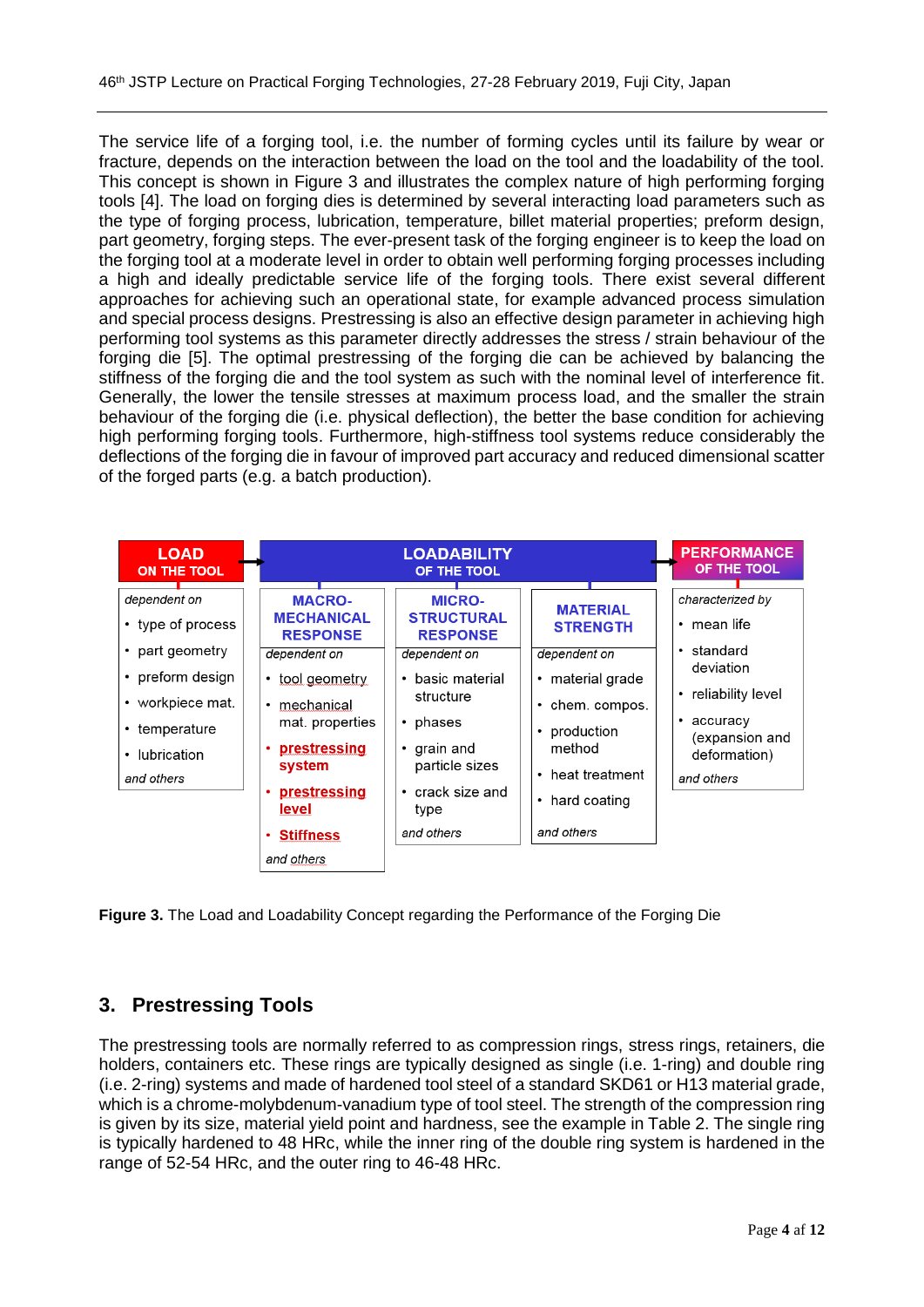A compression ring made by the stripwinding technique offers a prestressing tool system, which is significant stronger than the standard compression rings described above. As can be seen in Table 2, a stripwound container is 2 times stronger than single ring and 1,7 times stronger than the double ring with same tool dimensions. The additional strength allows for higher prestressing of the forging die when needed, but the prestressing system does also remain fully elastic throughout its service life (i.e. its engineered performance). The underlying explanation shall be found in the stripwinding technique, in which the container itself is prestressed to a higher compressive state than possible with standard compression rings. The material yield point of the steel strip material is approx. 2100 MPa (at room temperature) and hardened to 62-64 HRc.

| Internal process<br>pressure 1200 MPa | Prestressing tool ø140 x ø65 mm<br>Forging die of tool steel ø65 x ø35 mm<br>Radial load on ID prestressing tool<br>Interference level in brackets |                                                |                |
|---------------------------------------|----------------------------------------------------------------------------------------------------------------------------------------------------|------------------------------------------------|----------------|
|                                       | Radial load from<br>prestressing                                                                                                                   | Max radial loadability of<br>prestressing tool | Max load index |
| Single ring                           | 515 MPa (0,37%)                                                                                                                                    | 515 MPa                                        | 1,00           |
| Double ring                           | 595 MPa (0,5%/0,2%)                                                                                                                                | 595 MPa                                        | 1.15           |
| <b>STRECON</b> container              | 925 MPa (1,0%)                                                                                                                                     | 1025 MPa                                       | 1.99           |

**Table 2.** Comparison of Loadability of Different Prestressing Tools, Size ø140 mm

As addressed earlier in this paper, the stress/strain behaviour of the tool system can be influenced by increasing the mass, and more effectively by changing the material properties of the tool system. The use of tungsten carbide material for the forging die is the single most effective way of increasing the overall stiffness of the tool system due to the high level of Young's Modulus. However, in many cases it won't be advantageous – or even possible – to use carbide material for the forging dies due to excess heat, high stress concentration factor and/or high deflection of the forging die under maximum process pressure. The tungsten carbide die is the "perfect" solution when applied for high volume production at moderate stress/strain levels.

An alternative approach to obtain high-stiffness forging tools would be to integrate the tungsten carbide material as part of the prestressing system, for example by having the inner ring of the double ring system made of tungsten carbide, or to use the STRECON® E<sup>+</sup> container. Table 4 illustrates the effect of a high stiffness tool system on the strain behaviour of the forging die, which in this example is made of tool steel.

| Internal process pressure 1200 MPa<br>Interference fit of forging die 0,3 % | Prestressing tool ø140 x ø65 mm<br>Steel forging die ø65 x ø35 mm |                                        |  |
|-----------------------------------------------------------------------------|-------------------------------------------------------------------|----------------------------------------|--|
|                                                                             | Double ring<br>with carbide inner ring                            | <b>STRECON E<sup>+</sup> Container</b> |  |
| Max allowable radial load on the ID of<br>the prestressing tool             | 400 MPa                                                           | 750 MPa                                |  |
| ID die contraction from prestressing                                        | $-0,112$ mm                                                       | $-0,115$ mm                            |  |
| ID expansion under max process load                                         | 0,233 mm                                                          | 0,227 mm                               |  |

**Table 4:** Comparison of Loadability and Stiffness of Prestressing Systems with Tungsten Carbide.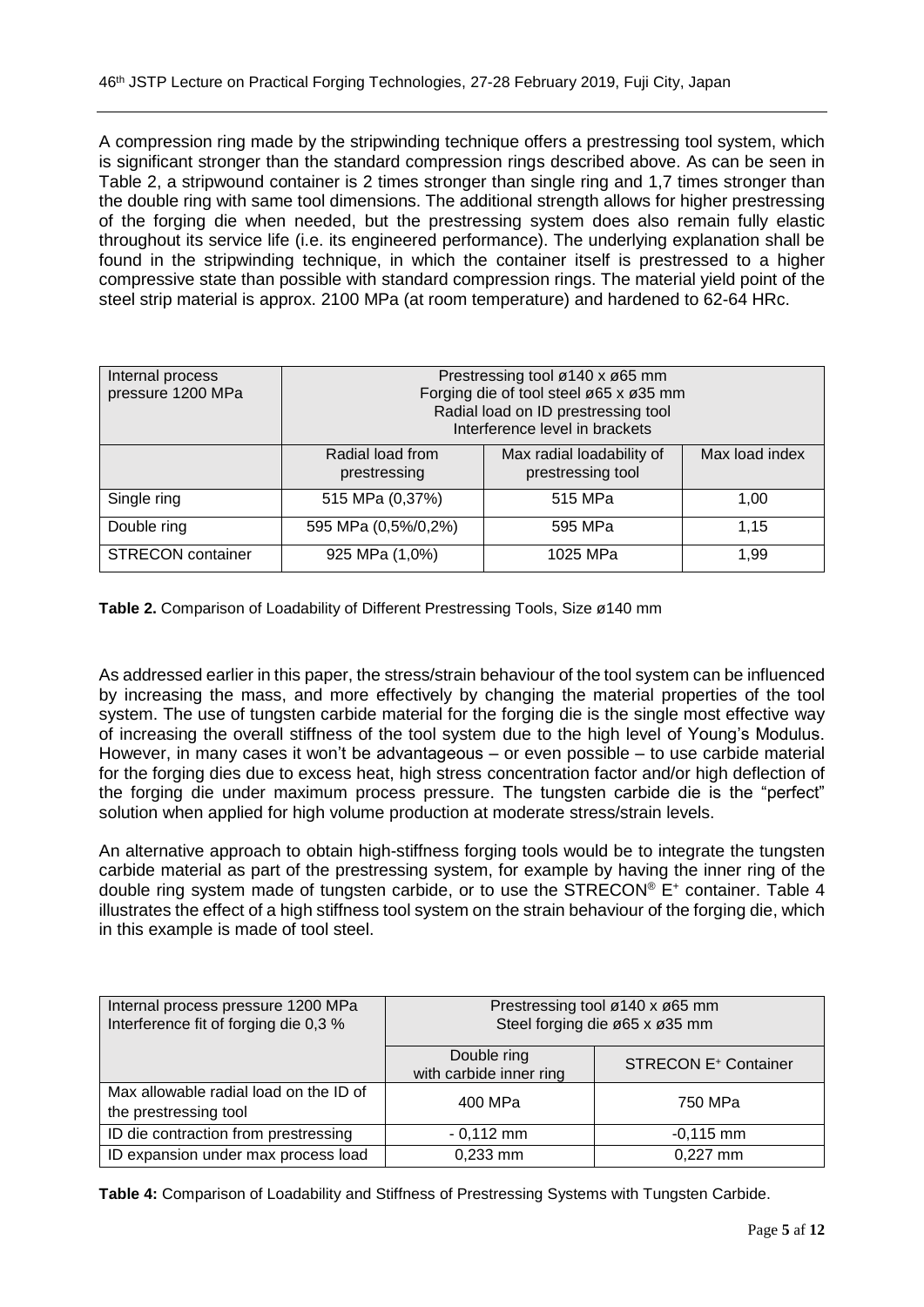The effect from the double ring system and the STRECON  $E^+$  container is principally the same when it comes to stiffness, but the STRECON  $E^+$  container is significantly stronger than the "carbide based" double ring, which in this example has about twice the level of loadability. This means that the possibility of the double ring to provide optimal prestressing of the forging die would be very limited or even not feasible. Furthermore, the risk of overloading the double ring is much higher, which would lead to plastic expansion of the ring (which again would lead to a direct loss of effective prestressing of the forging die), or a fatal crack of the carbide inner ring. The consistency in performance and reusability of the stripwound prestressing tool system would be much higher than achievable with a double ring.

## **4. Dimensional Adjustment of High Precision Forging Dies**

Cold forging of high precision parts such as inner races, spur gears, helical gears and spline shaped shafts and axles, puts high demands on the tool performance. The dimensional tolerances of the forging die are very tight and sensitive to both the die manufacturing itself, the forging process, and small but critical differences of the billet material between batches. In such cases it would be very effective to adopt a tooling system that allows for final dimensional adjustment of the forging die.

It is a known problem that some forging dies are scrapped already in the manufacturing process due to very tight tolerances. For instance, in spark erosion of forging dies the control and consideration of the electrode's wear is limited to a certain extent. In many cases, these problems are not evident until the forging die has been mounted into the prestressing tool or the first set of parts have been forged in the press. Furthermore, the high tool loads in precision forging leads to critical wear and/or plastic deformation. Sooner or later, the resulting dimensional changes of the forging die cause the parts to be outside the defined tolerances. In most cases, this failure requires disposal of the forging die since a reworking of the die shape is no longer possible.

#### **4.1 Compensation of Tolerance Problems**

The tooling system STRECON® VARI-FIT offers an effective measure for compensating the above-mentioned tolerance problems in the forging die. The die diameter can be adjusted to the required dimensions repeatedly in small, precise steps., and this is done by an easy tool setting procedure. Thus, the STRECON® VARI-FIT ensures that the parts can be forged within the given tolerance limits.



carbide stripvinding vinding core hackliner casino for axial positioning

**Figure 4.** STRECON VARI-FIT Tooling System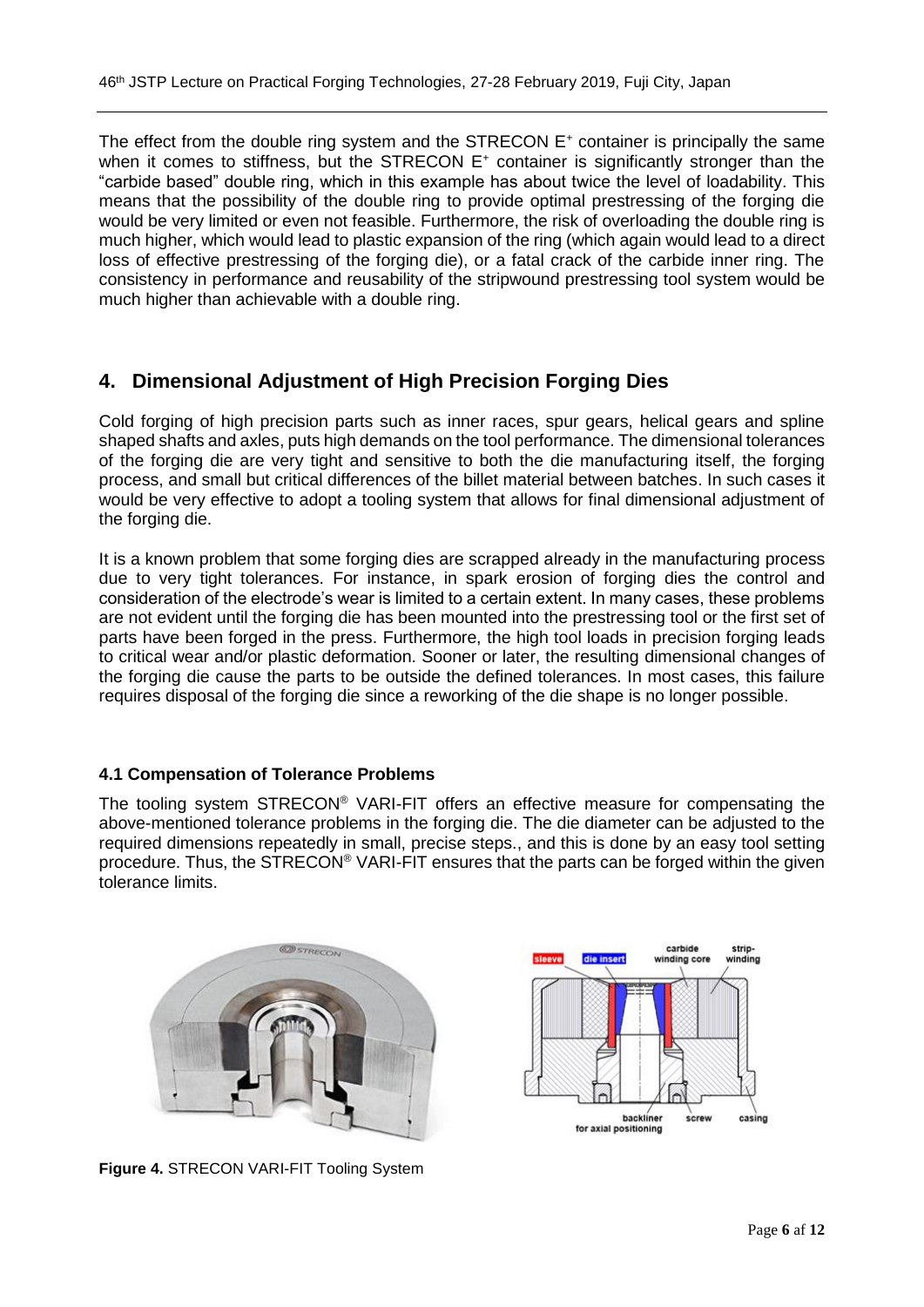Specifically, the dimensional adjustment of the forging die is performed by varying the radial prestressing. Higher prestressing leads to smaller dimensions, and the opposite with reduced prestressing. This die adjustment is performed with a die sleeve, which is mounted between the forging die and the prestressing tool system. When changing the axial position of the sleeve, and thanks to the conical shrink fit between the sleeve and the prestressing tool system, the level of radial prestressing changes, and consequently the inner diameter of the forging die.

The adjustment of the inner die diameter can be done with very high accuracy by changing the axial position of the intermediate sleeve. In case of a carbide die with an inner diameter of  $\varnothing$  28 mm, for instance, an axial displacement of 0.1 mm leads to a diameter change of 2 µm. In case of a die made of high-speed steel, the relative change of the inner diameter is higher because of its lower material stiffness.

The advantage of the STRECON® VARI-FIT compared to other tool concepts is that the inner diameter can be both extended and reduced several times, only depending on the direction of the axial displacement.

The tooling system can be applied to various die insert geometries, forging process characteristics, and requirements to the precision in adjustment.



**Figure 5.** STRECON VARI-FIT - Example of a Die Adjustment Window

#### **4.2 Increased stiffness by the Stripwound Carbide Winding Core**

The STRECON® VARI-FIT is an unique prestressing tool system of which the inner core that carries the coiled strip section normally is made of tungsten carbide. The stiffness of the carbide core improves the efficiency when adjusting the inner diameter of the forging die. Furthermore, it confines the expansion of the forging die during the forging process, which increases the accuracy and reduces the risk of fatigue damage. In addition to the highly controlled radial prestressing, the forging die is also prestressed in axial direction. Thus, the STRECON® VARI-FIT system represents a tool design which combines the advantages of various prestressing methods and material properties.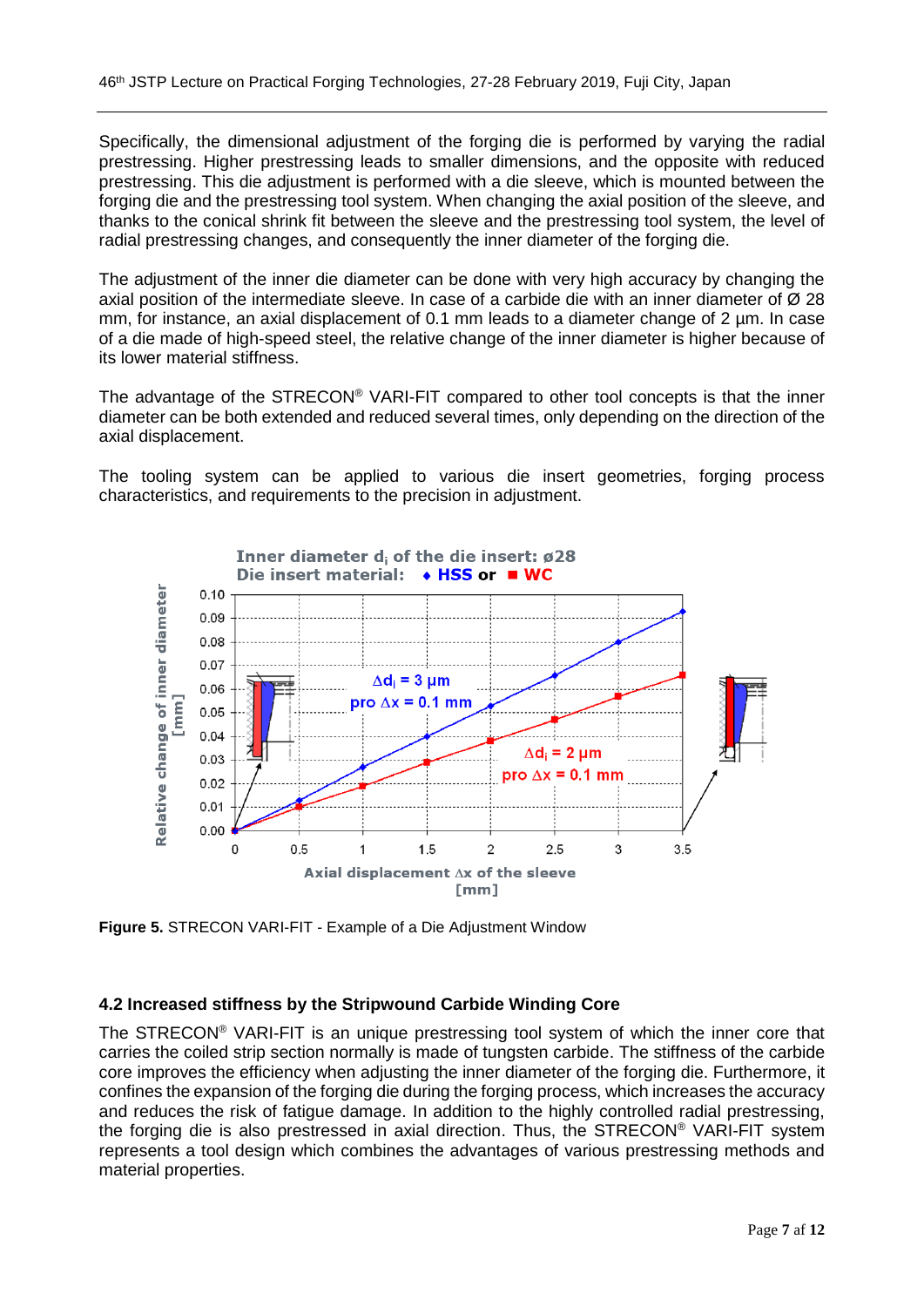#### **4.3 Precision Forging of Net Shape Parts**

Figure 6 illustrates the principal stress / strain behaviour of a conventional ring system and the STRECON container system of which the winding core is made of tool steel and tungsten carbide, respectively. In case of the steel-based prestressing tools, it is only the level of prestressing that differs. The stress range and the strain range are same. In case of the carbide based prestressing tool system, both the stress range and the strain range would be significantly reduced due the above-mentioned effect of limiting the physical deflection of the forging die.



**Figure 6.** Influence of Stiffness on the Cyclic Stress / Strain Response





**Figure 7.** Influence of Stiffness on the Elastic Expansion of the Forging Die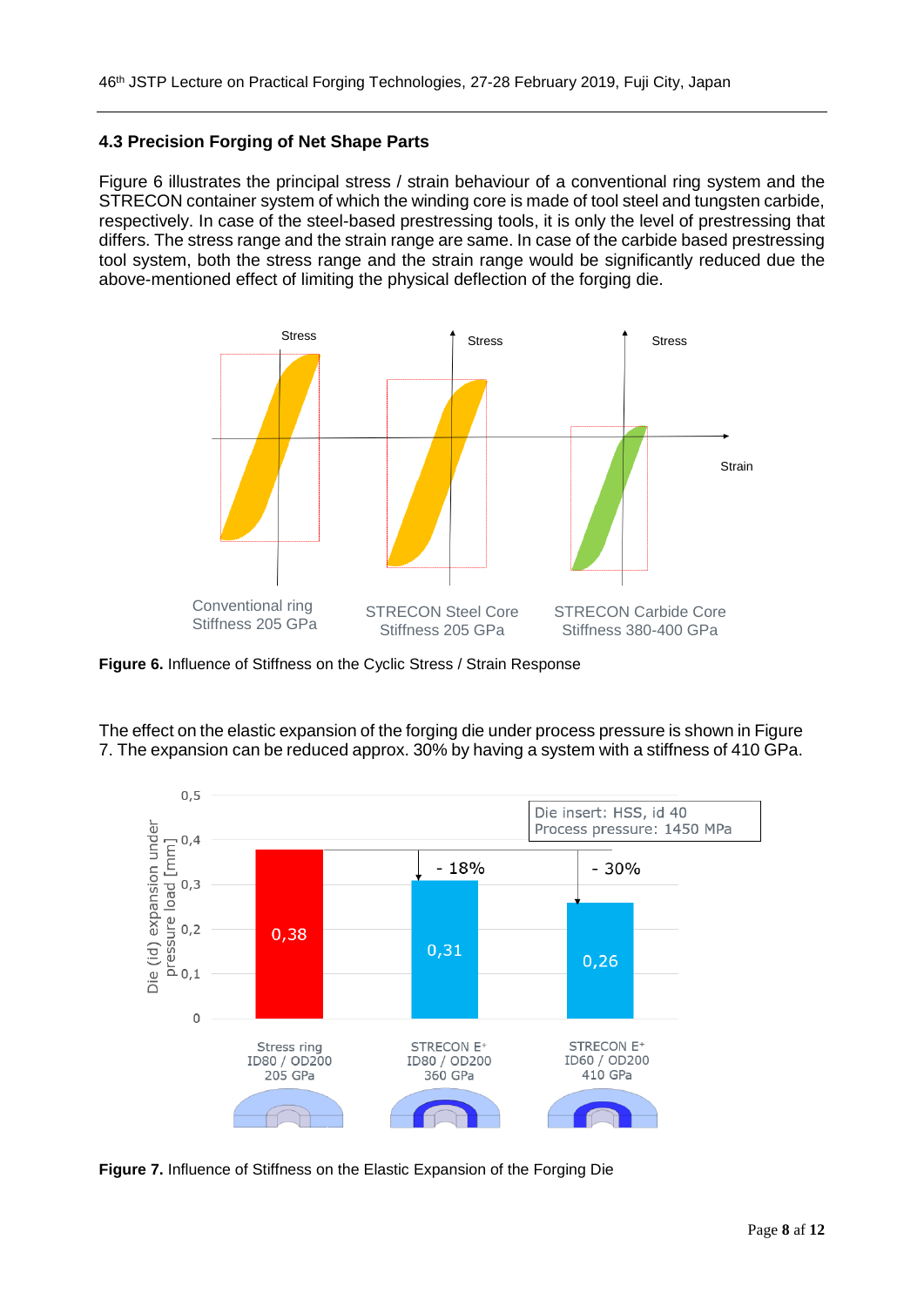

The effect on the stress range in the die insert under process pressure is shown in Figure 8. The reduction of the stress range is approx. 34% having a system with a stiffness of 410 GPa.

**Figure 8.** Influence of Stiffness on the Stress Range

### **5. Examples from the German Forging Industry**

The following section is showing examples from the German forging industry. The first part is an axial spline extrusion process (part no. 1 in figure 9) for driveline, and the other part is a closed die forging process of spur- and helical gears (part no. 2 in figure 9) for transmission in EV Cars.



**Figure 9.** Typical Parts Forged with STRECON High-Stiffness Tooling System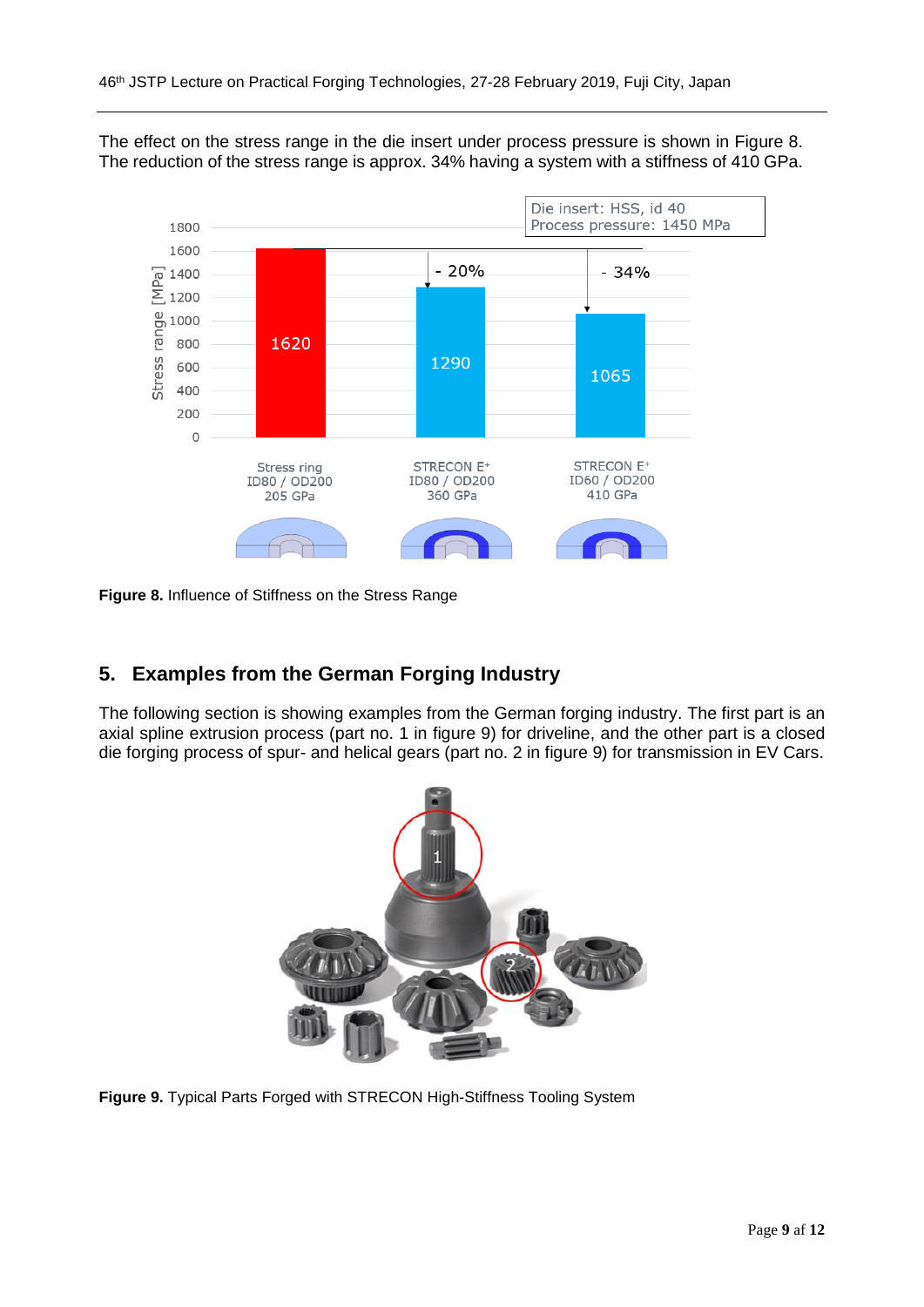#### **5.1 Spline Forming at CVJ Housing Shaft**

Manufacturing of shafts with high precision splines are increasingly being made by a special recursive axial spline forming process, which has been developed by the German company Felss Systems GmbH. For axial spline forming Felss Systems developed the AXIMUS axial spline forming technology and machine system in which the high-stiffness STRECON VARI-FIT container system is an integrated subsystem. The advantage of this machine system is the relatively low forming load, which is approx. 60% lower when compared to a traditional extrusion process. The high-frequency modulated process is just oscillating at 18-25 Hz, and the combination of the special forming process and the high-stiffness tooling system offers an accuracy of the splined part to IT5 in series production.

The advantages of the STRECON VARI-FIT system are:

- Optimal prestressing of the high-precision die with tight tolerances
- Controlled dimensional adjustment of the forging die, for example due to workpiece variations from the material suppliers
- Adoption of a high-stiffness and re-useable tool system for optimizing the tool performance and service life



**Figure 10.** Principal Recursive Forming Process. AXIMUS Machine and splined CVJ Parts for Driveline

|                         | <b>Reached</b><br>values | Quality<br><b>DIN3962</b> | <b>Improvement to</b><br><b>Rolling Process</b> |
|-------------------------|--------------------------|---------------------------|-------------------------------------------------|
| Total Profile variation | $4,9 \mu m$              | 5                         | 40 %                                            |
| Total Flank variation   | $6,8 \mu m$              | 5                         | 90%                                             |
| Concentricity variation | $2,2 \mu m$              | 1                         | 91%                                             |
| Pitch variation         | 8 µm                     |                           | 84%                                             |

**Table 5:** Improvement in Variation of Formed Splines by the Felss AXIMUS machine

*"With the recursive axial forming process/machine technology and STRECON VARI-FIT high stiffness system it became possible to produce high accuracy parts, Due to the low press forces and the high stiffness of the tooling system the spline quality was improved by 40% and in IT5 in series production."* Mr. Philipp Grupp, Director Business Development, Felss Systems GmbH.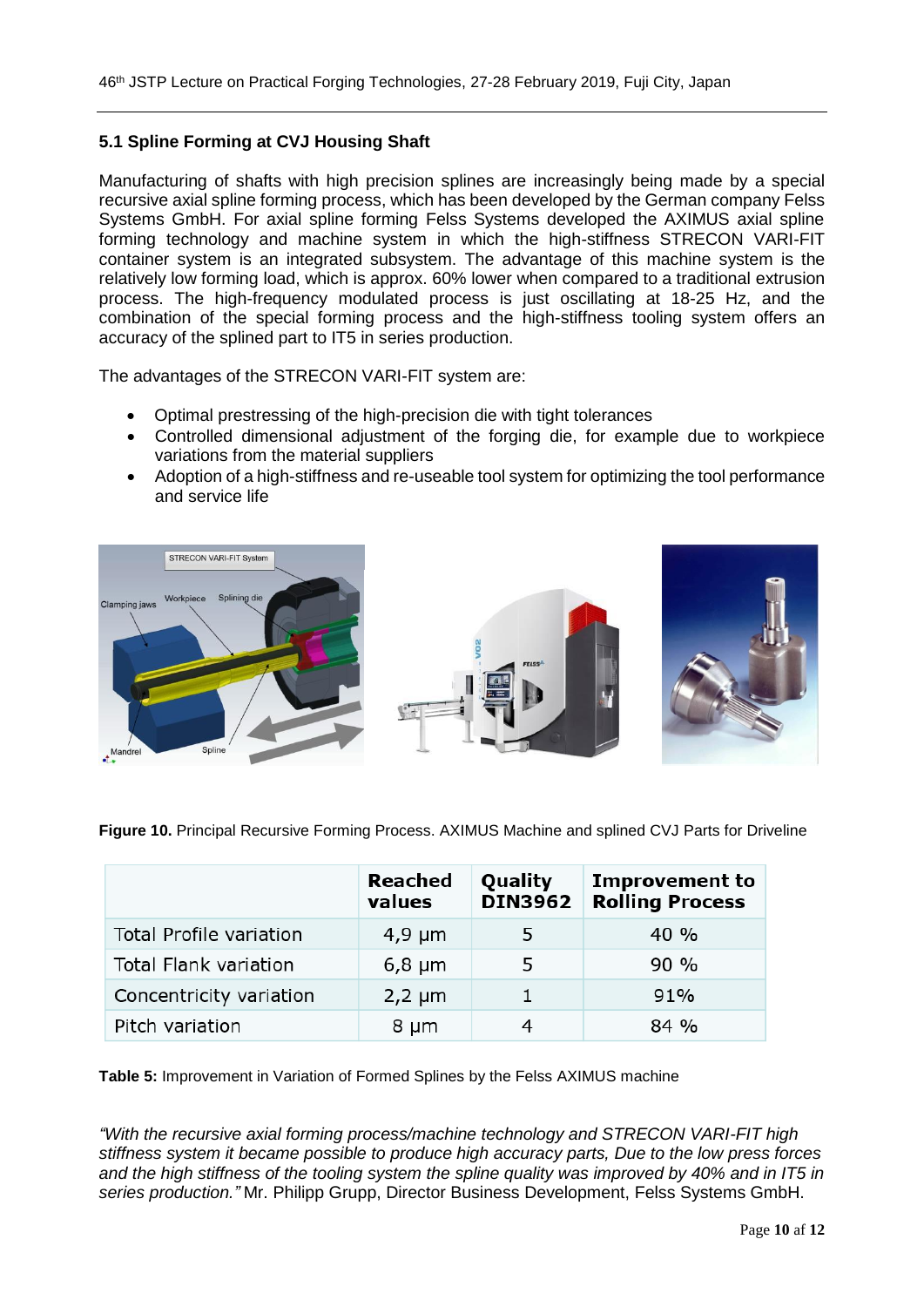#### **5.2 Closed Die Forging of Spur- and Helical Gears for Transmission**

At an early development for a new transmission for EV and Hybrid cars, STRECON was requested to design a high-stiffness tool system for closed die forging of spur- and helical gears. The customer requested a new tooling technology for manufacturing of super precision parts for a new generation of transmissions.



**Figure 10.** Coaxial and Parallel Transmission.

For speeding up the development time, the STRECON VARI-FIT system was introduced for adjusting the dimensions in the gear die. With the adjustable function the customer was able to fine adjust the gear die already during the first test runs of the forging tool. After finalizing the design work of the forging die, the die adjustment function was removed from the forging tool and replaced with a more cost-effective high-stiffness container system STRECON E+. This container system has been adopted for series production at customer's production site.

For the gears produced in the high-stiffness STRECON container system the customer succeeded in series production to form gears in the international tolerance grade IT3.

#### Statement from the customer:

*"In addition to the acoustic optimization, the restricted design envelope of the coaxial drive architecture placed particularly high requirements on the developers. The solution to this problem is the highly integrated stepped planetary gear set combined with an innovative spur gear differential. Despite the axial design envelope requirement of 150 millimeters, the transmission concept enables an input torque of 400 Nm with a weight of only 16 kilograms. The planetary gear design concept was also applied to the parallel axis drive variant on the front axle. This approach not only reduced the development time and costs, it also optimized the quality of the product.*